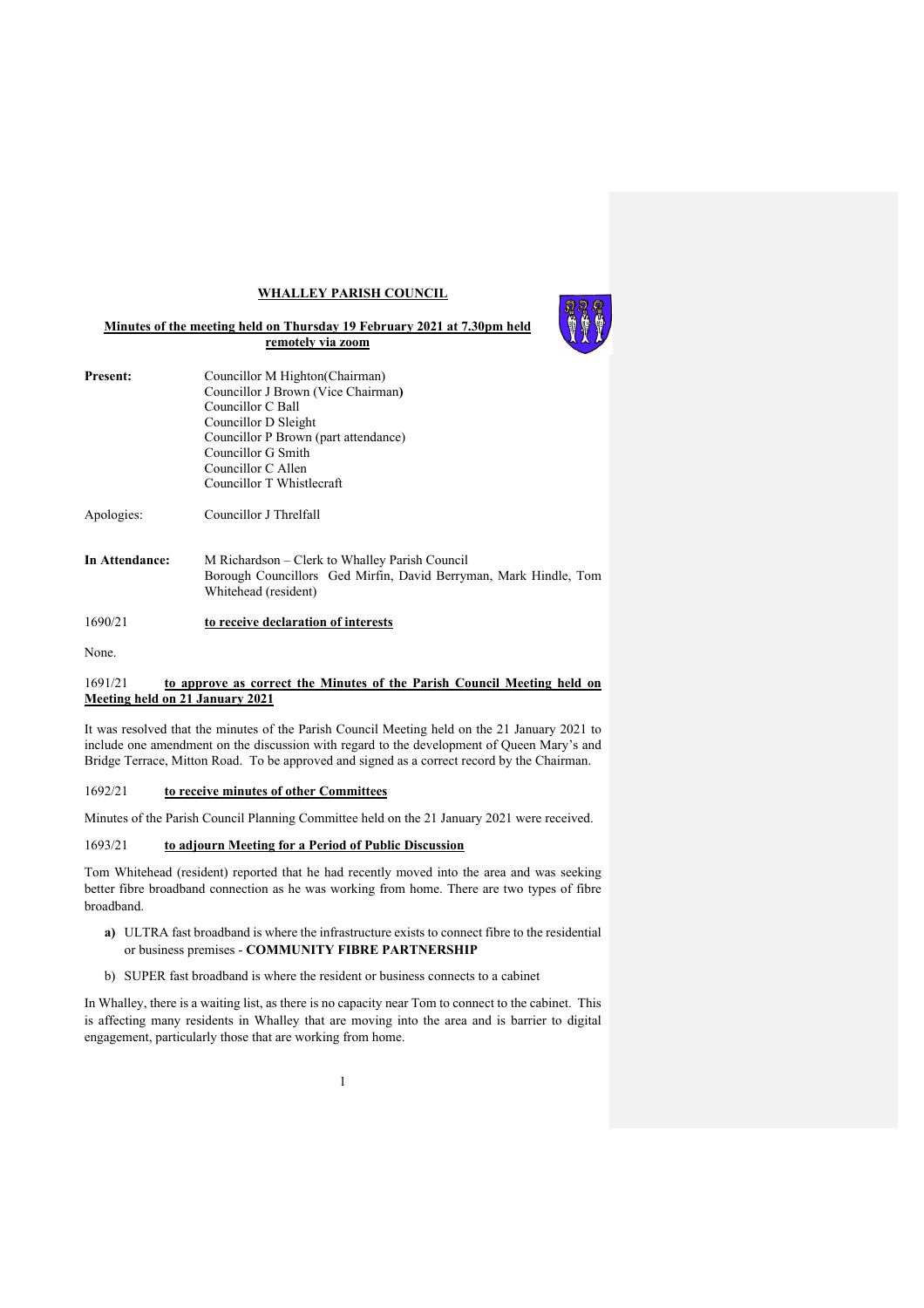BT provides the infrastructure and Tom said there are no plans to increase capacity at the boxes (option b). Consequently he was working from home and streaming through his mobile phone which wasn't sustainable.

He was seeking the views and support of the Parish Council to look at Community Ultra Fast Broadband (option a). BT as the infrastructure provider have launched a scheme to work with local communities that are experiencing connectivity problems to build a customised fibre solution to bring fibre broadband to homes and businesses.

It is provider and resident/business funded solution. BT contributes some of the costs and members of the community fund the rest. A joint financial bid is put together to meet the needs of residents/businesses. BT also advise on any grants you might be able to get to help pay for your part e.g. from local authorities or the Government.

Martin Highton stated that detail in the terms and conditions of OPTION A needs careful thought. This can lead to a financial liability on the resident of approximately £1500 debt if they fail to hook up to the requested system within 2 months ` `ABU of it being available. There was a threshold that must be passed in terms of 50% of residents in area must express an interest to move this forward. Martin Highton stated that it was already at 79% so this did indicate a growing need.

Borough Councillor Ged Mirfin stated that Whalley had the best connectivity in the Ribble Valley and he was willing to discuss with Tom further about possible connectivity to the box (option b). Tom suggested that he put a briefing note together for the Clerk to circulate but he was seeking the support of the Parish Council to raise awareness of the initiative.

Borough Councillor Ged Mirfin stated COVID cases are declining but that people still had to adhere to the rules. A meeting of the Community Safety Partnership would take place on the 22 February 2021 and he hoped to get up to date crime figures for the area. Colin Hirst at Ribble Valley Council will not lead on CCTV and not Dilys Day. Lancashire Talking (a Police led online Forum for residents highlighted the three priority issues for Whalley residents as; ASB, Speeding and Dog Fouling. He had been busy putting pressure on Lancashire County Council regarding the potholes but did not resurfacing work had taken place – Moor Field, Abbey Fields – near the library).

Borough Councillor David Berryman stated that he was organizing a residents meeting regarding concerns over the Planning Application for Queen Mary's and Bridge Terrace on Mitton Road. He felt there are genuine concerns about the lack of affordability and traffic congestion/safety concerns. He noted a SPID had gone missing off Mitton Road and had approached County Councillor Atkinson to ascertain why and where it had gone?

Borough Councillor Mark Hindle stated that he had been approached by residents complaining of obstructive parking outside Escape Travel Agents on King Street. The inconsiderate parking meant pedestrians are pushed out into the road. As the parking is adjacent to a dropped paving it is difficult to enforce. He had contacted the PCSO who was looking into the matter.

**Commented [MR1]:** Ù C`XCVBNMBVC`~ZXCVBN`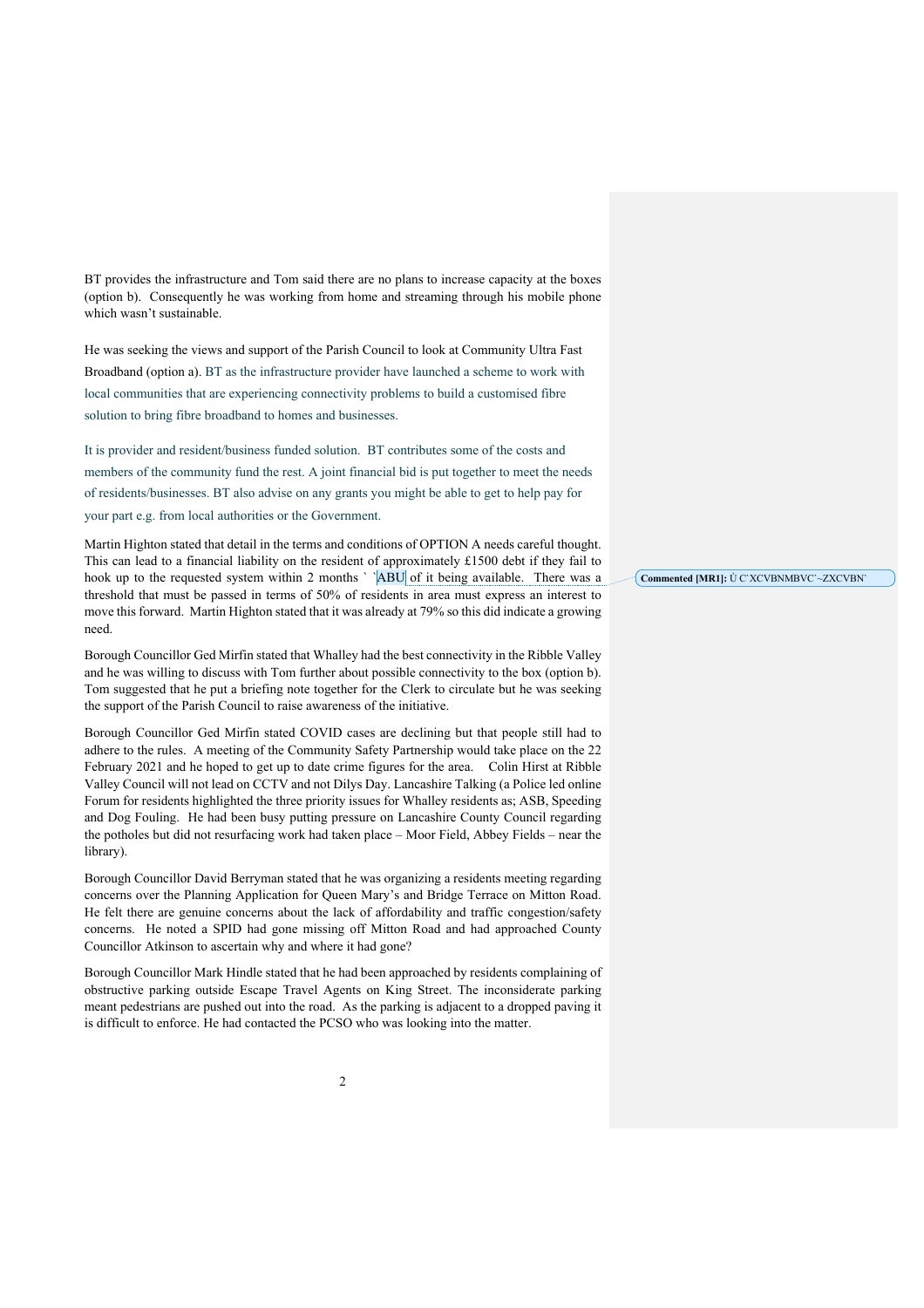He concluded that given the growing population of Whalley and pressures it was having on the infrastructure and society (re speeding/ASB) it was possible a good time to set up a Working Group of Parish and Borough Councillors to identify larger revenue or capital funded projects. In the past Clitheroe and Longridge had received significant funding and he felt it was now time for much needed investment in Whalley. The feeling was positive and Councillor Martin Highton suggested that this required a formal decision and should be an agenda item at the next meeting.

## 1694/20 **Reports from Councillors (Information Only)**

Councillor Dave Sleight Concillor Dave Sleight reported that the Burial Committee met on the 5th February. The Ground maintenance contract has been renewed. Abbey Garden Services are to begin the refurbishment of the footpaths damaged by the floods in 2020. Nine small ash-dieback trees are to be removed, as identified in the latest tree report. A grave digger has offered his services. He has supplied references and the Committee have decided on one trial grave. The charges for Cemetery services are to remain the same for next year.

The update of the Memorial Safety Policy is ongoing. Repairs of category 1 memorials, requiring immediate attention, have always required sensitive handling. The subcommittee is to meet further and discuss.

Councillor June Brown reported that a Grounds and Garden Meeting took place on the 4 February 2021. Key topics discussed included increasing the number of Christmas Tree Lights and burying the cables underground. The Bench Refurbishment Programme was making good progress. Work was continuing to replant Vale Gardens. She had attended a Parish Council Liaison Meeting and noted a very interesting and high impact project that will affect many communities in the Ribble Valley – Haweswater Aqueduct - a ten year programme and requested the slides be circulated to all the Parish Councillors. Thankfully this will have less impact on Whalley than Clitheroe and Waddington. The additional dog bin at end of Broad Lane was working well and she requested that a monthly toilet check needed undertaking. She concluded by thanking Martin Highton, Dave Sleight and the Clerk for their continued hard work during the restrictions. She noted that traders in Whalley are anxious about the proposed forthcoming Highway Improvements on King Street that are due to start in April when many of them will be returning to work. The timing was unfortunate. As a Trustee of Whalley Educational Foundation she reported that the planning permission had been refused to improve the community centre.

Councillor Gill Smith stated she attended the Whalley, Wiswell and Barrow Joint Burial Committee on the 5 February 2021 as an observer. She found it interesting and was looking forward to serving on this Committee.

Councillor Cliff Ball stated that no further progress had been made with the Almshouses Roof and the Church Yard Committee had not met due to shielding under COVID 19. He was still keen to ensure the Almshouses Roofing Project progressed.

3 Councillor Patrick Brown informed the meeting the Laybrothers Dormitory was now weatherproof and it would now be a decision for the Salford Diocese and or the Secretary of State to decide if further money should be spent on preserving the building. He suggested that with Bench Refurbishment Programme, that we should try and engage with the local primary school. He proposed asking the school children to produce a piece of poetry to be placed on the replacement bench on the River Calder. He clarified the barrier to the development of Whalley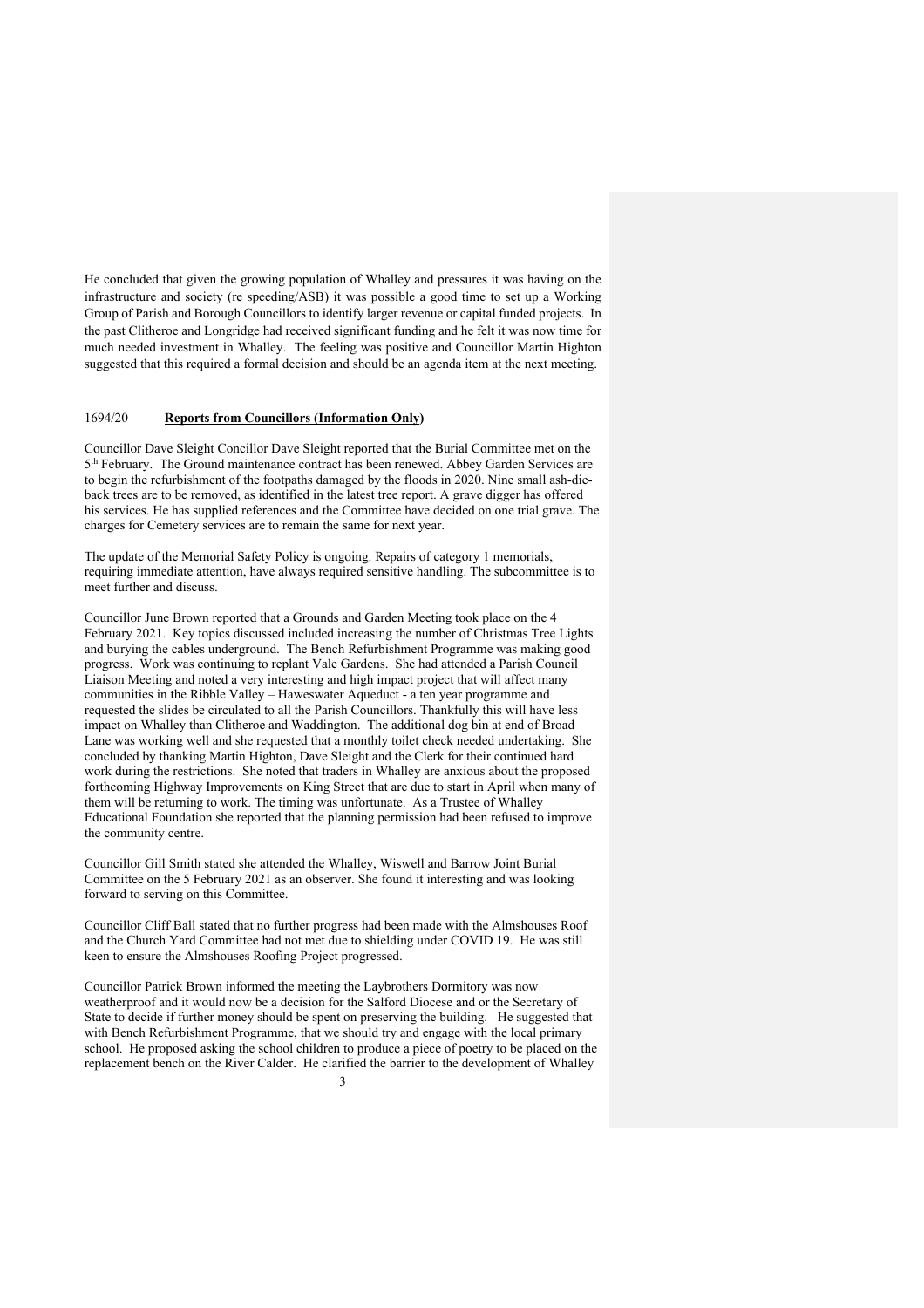Sports Community Park. Martin Highton stated Stephen Barker needed to produce a report and had not. Patrick had received concerns from users of the Clubhouse regarding the increasing unlikelihood of new premises coming to fruition. Martin Highton stated that the land belongs to the Parish Council and a Formal Decision had been taken on to agree that upon early Surrender of the Lease it would revert back to the Parish Council. Currently the lease has only 21 years left and no external funding body will invest in the project with such a short leasehold term.

Councillor Martin Highton reported that he Chaired the Parish Council Liaison Meeting and said he would circulate the slides on the Haweswater Aqueduct Scheme. It was a huge engineering project that involved tunnelling under Waddington and Bowland Fell. He had been contacted by Read and Simonstone Parish Council who reported they are unable to get a grit bin refilled by Lancashire County Council. He had contacted Stately Lighting to get price for increasing the number of tree lights and removing the fixtures on the lamp standard at the bottom of Accrington Road. He noted that we still awaited removal of the Horst Chestnut Tree. Wind damage to a tree in the Church Yard had brought guttering down in the Allotments and Abbey Gardening would repair the damage. He had a complaint from a trader about a mobile Pizza Van visiting Whalley. He had read and had for circulation the recent Government Report on Flooding for circulation.

Councillor Caroline Allen had received a complaint from a resident in Painter Wood but this was the responsibility of Billington Parish Council. She expressed support for setting up a working group to look at larger investment projects in Whalley. As a parent of young child, she stated refurbishment of the playground near the Primary School would be very much welcomed. The basket had been missing for many months and it was well used play; area particularly in lockdown.

## 1695/21 **To review and appoint an Internal Auditor for Financial Year Audit 2020/21**

The Councillors approved a report to appoint Alan Rogers as the internal auditor for the Financial Year Audit 2020/21. This work will be undertaken in financial year 2021/22.

#### 1696/21 **To review and update Whalley Parish Council Asset Register Prior to the 2020/21 External Audit**

The value of the asset register in 2019/20 was £181,662 . The Parish Council resolved to update the Asset Register in terms of valuation as follows for 2020/21 £186,330 (to include King Street Self Watering Planters – purchased 2020 – value £903, Christmas Lights – purchased 2020 – value £2465

QE2 Noticeboard – purchased 2020 – value £1300).

A document was circulated prior to the meeting. It was agreed that from the inventory:

- 8 Wayside seats be deleted from the inventory not known or in existence
- 28 Park Benches are in the Council's Legal Ownership
- 2 Benches to be insured to a value of £748 (Gill Taylor and George Hardman Memorial Benches)
- 1 gate and fences no longer in existence and no records to delete
- 3 Noticeboards no longer in existence delete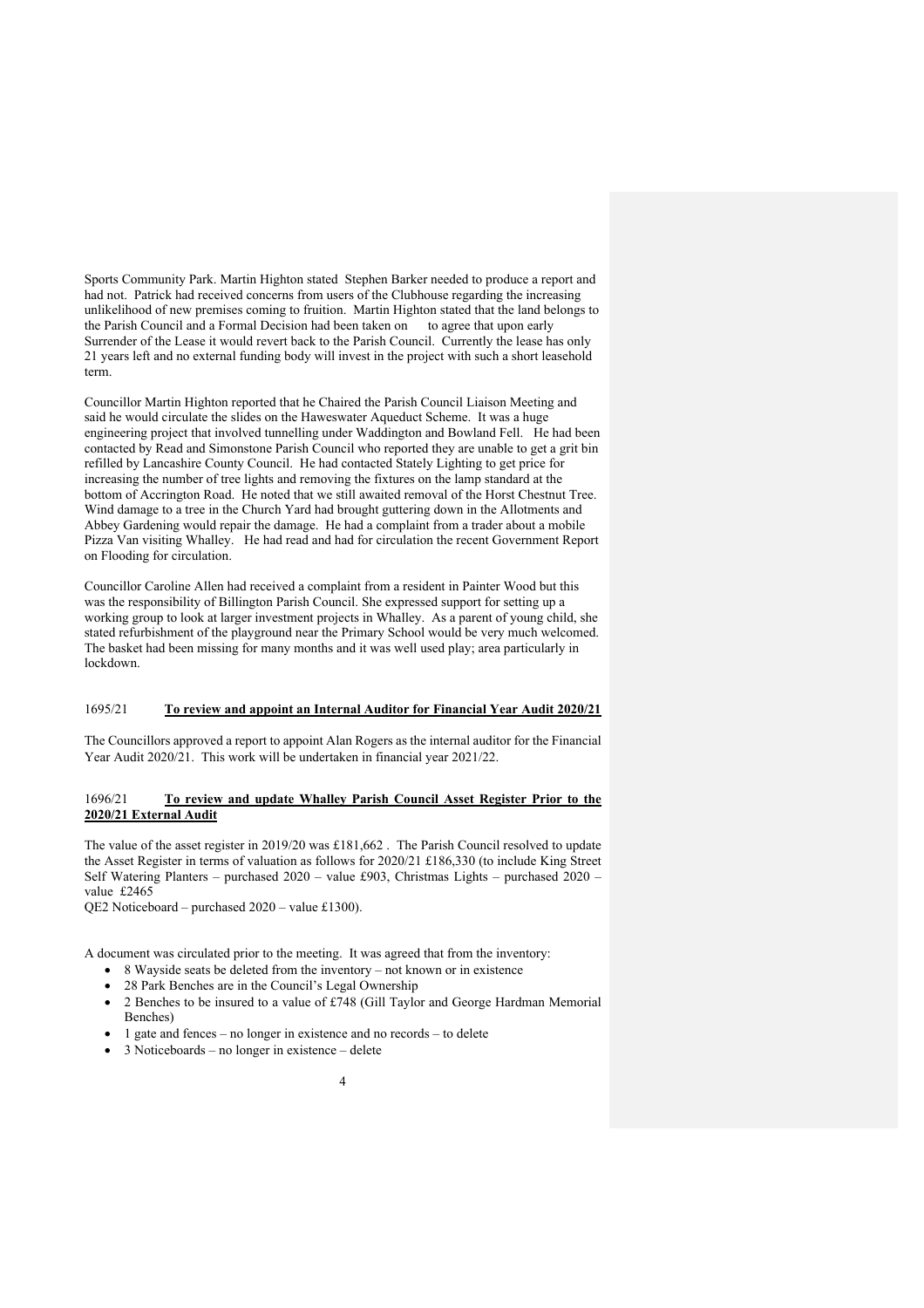- Update from 1 to 2 Information Boards 1 on Vale Gardens and 1 on Whalley Railway Station
- Add the following to the inventory
- King Street Self Watering Planters purchased 2020 value £903
- Christmas Lights purchased  $2020$  value £2465
- QE2 Noticeboard purchased 2020 value £1300

## 1697/21 **To review and approve the Risk Assessment Register prior to the 2020/21 External Audit**

This updated document was circulated prior to the meeting. The Parish Council resolved to accept the updated Risk Assessment Register 2020/21.

#### 1698/21 **To agree a course of action regarding the Accrington Road Development to try and ensure a Community Car Park is included in the Proposed Development**

The Parish Council wrote to McCarthy Stone following agreed action points at the January 2021 meeting. On the 5 February 2021 Chris Mill from the organisation replied stating:

#### *'I am further advised that those discussions suggested that the car park was deemed to be no longer required as the town had benefitted from other recent upgrades elsewhere since.'*

The Parish Council expressed concerns about when and whom the Developer had obtained this impression from?

It was agreed that the Parish Council should write to the Chief Executive/Head of Planning and Leader of Ribble Valley Borough to impress upon them the need for community car park. Should this not be possible with this development then, the Borough Council must look to buying land using the Compulsory Purchase Order process to ensure this community asset is delivered. In the past, the Borough Council has expressed reservation about managing another car park facility. It was resolved that Whalley Parish Council would operate such a facility should the Borough Council not wish to do so. Patrick Brown stated that the land identified for development may have some Archaeological ruins that maybe of interest to the LCC Archaeological Service.

## 1699/21 **To discuss and agree a formal response to the Strategic Outline Business Case to reinstate a regular passenger service along the Ribble Valley Line**

Documents produced by Stantec (consultant appointed to carry out the study) were circulated prior to the meeting. It was agreed that the Parish Council welcomed the development. Whalley Parish Council had consulted members of Ribble Valley Rail, who expressed support for socio-economic reasons. The Parish Council was in favour of extending the passenger service beyond Clitheroe to Hellifield. However, the line was closed in September, 1962) due to lack of use; and questioned what had changed so this would not be the case now?. This development should be part of an overall transport plan for the Ribble Valley - new housing and industrial parks at Chatburn, Gisburn and Hellifield; connections to Skipton, Leeds, Settle and Carlisle; direct services from Hellifield to Preston.

## 1700/21 **To respond to Lancashire County Council's proposal to Revoke and Impose a 40mph Speed Limit on Clitheroe Road (ORDER 202)**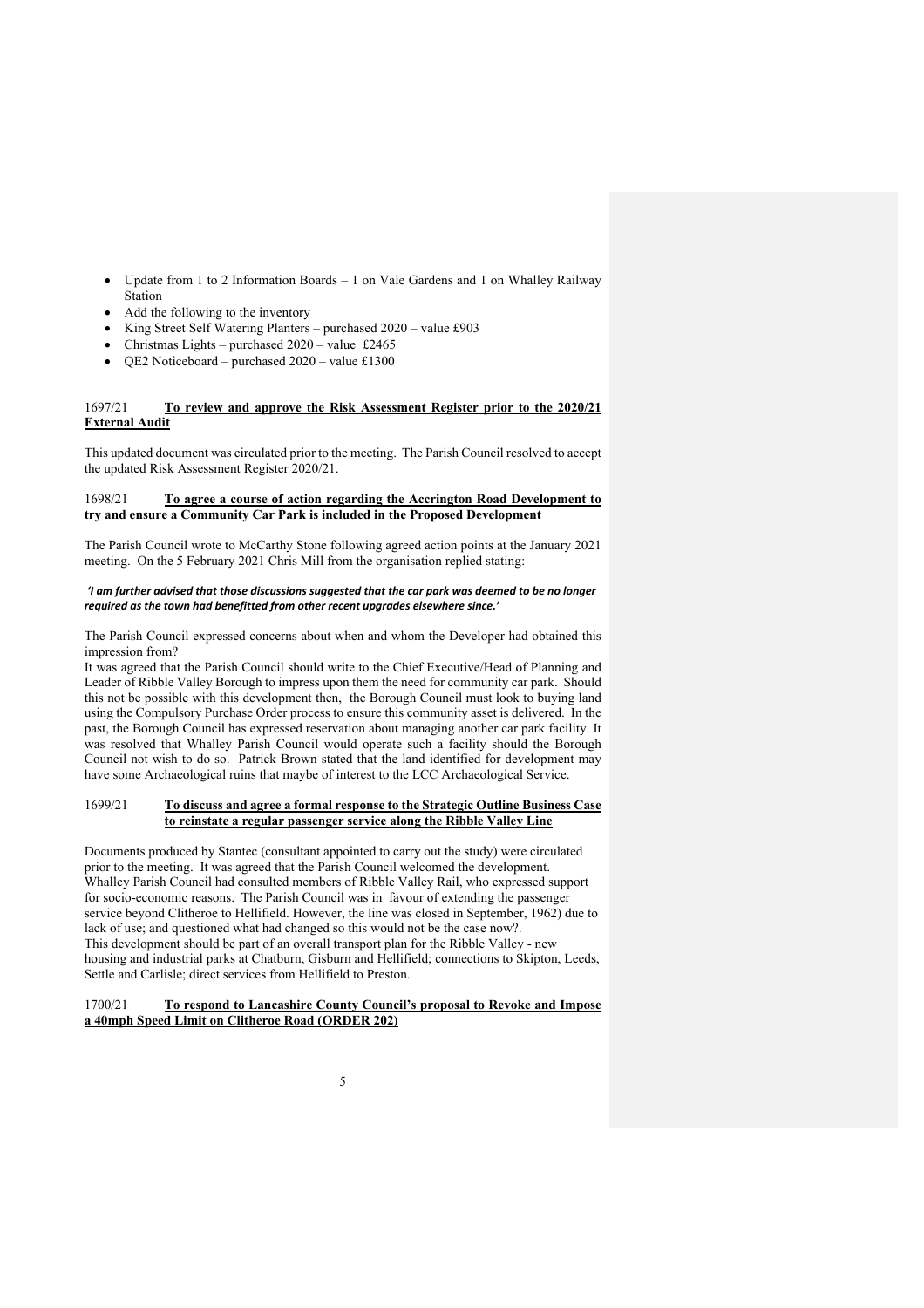It was agreed that given the increasing volume of road traffic and speeding issues along this stretch of road, the Parish Council would prefer the stated section of road in Order 202 to be a 30mph speed limit NOT 40 mph.

#### 1701/21 **To consider and determine whether to seek reassessment of Whalley Parish with regard to Lancashire Road Safety Partnership Speed Risk Assessment**

It was agreed that in the absence of John Threlfall this item should be considered at the March 2021 Parish Council meeting.

## 1702/21 **Parish Councillor Gill Smith was appointed to the Whalley, Wiswell and Barrow Joint Burial Committee**

| <b>Whalley Parish Council</b> |                                                     | <b>Cash Book</b>                             | FEBRUAR <sub>2021</sub> |        |         |            |
|-------------------------------|-----------------------------------------------------|----------------------------------------------|-------------------------|--------|---------|------------|
|                               |                                                     |                                              | Y                       |        |         |            |
| Chq No.                       | Payee / Payer                                       | Description                                  |                         |        |         |            |
|                               |                                                     |                                              | NW Curr                 | NW QE2 | Skipton | Total      |
|                               |                                                     |                                              | £                       | £.     | £       | £          |
| DD                            | Easyweb                                             | Website Maintenance                          | (27.60)                 |        |         | (27.60)    |
| 3575                          | M. Richardson                                       | Salary                                       | (753.35)                |        |         | (753.35)   |
| 3576                          | M. Richardson                                       | Home office                                  | (43.33)                 |        |         | (43.33)    |
| 3576                          | M. Richardson                                       | Internet                                     | (10.00)                 |        |         | (10.00)    |
| 3577                          | M. Richardson                                       | mileage 56 $@0.65$                           | (36.40)                 |        |         | (36.40)    |
| 3576                          | M. Richardson                                       | Mobile rental                                | (5.00)                  |        |         | (5.00)     |
| 3578                          | Abbey Gardening<br>Services Ltd                     | Invoice 3092 Whalley Church<br>Dec 2020      | (291.00)                |        |         | (291.00)   |
| 3579                          | <b>Abbey Gardening</b><br>Services Ltd              | Invoice 3094 Vale Gardens Dec<br>2020        | (273.00)                |        |         | (273.00)   |
| 3580                          | Abbey Gardening<br>Services Ltd                     | Invoice 3100 Vale Gardens Jan<br>2021        | (273.00)                |        |         | (273.00)   |
| 3581                          | Abbey Gardening<br>Services Ltd                     | Invoice 3098 Whalley Church<br>Jan 2021      | (291.00)                |        |         | (291.00)   |
| 3582                          | <b>LALC</b>                                         | Invoice no 2273 Annual<br>Subscription 21/22 | (601.20)                |        |         | (601.20)   |
| 3583                          | Parish & Town Council<br><b>Training Lancashire</b> | Councillor workshop x2 Modules<br>1 & 2      | (120.00)                |        |         | (120.00)   |
| 3584                          | <b>EON</b>                                          | Vale Gardens Electricity                     | (4.31)                  |        |         | (4.31)     |
| 3585                          | Whalley In Bloom                                    | S137 Grant 2020/21                           | (1,000.00)              |        |         | (1,000.00) |
| 3586                          | <b>Whalley Table Tennis</b><br>Club                 | S137 Grant 2020/21                           | (500.00)                |        |         | (500.00)   |
| 3587                          | Whalley and District<br>Lions                       | S137 Grant 2020/21                           | (521.35)                |        |         | (521.35)   |
| 3588                          | Ribble Valley Rail                                  | S137 Grant 2020/21                           | (100.00)                |        |         | (100.00)   |
| 3589                          | Whalley Scout and<br>Guide Group                    | S137 Grant 2020/21                           | (825.00)                |        |         | (825.00)   |

# 1703/21 **To authorise Accounts, Payments, Receipts and Balances for February 2021**